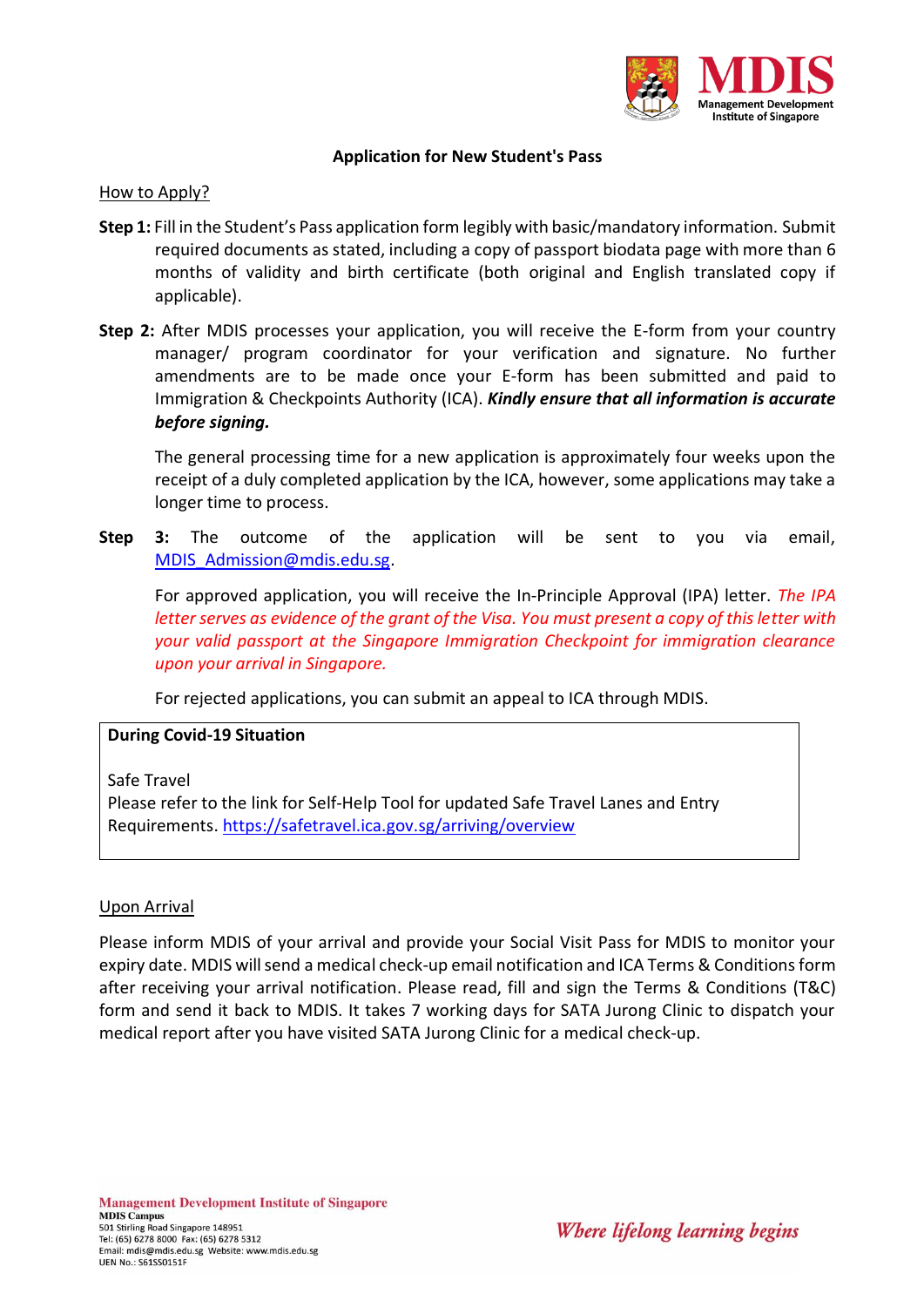## **During Covid-19 Situation**

Stay Home Notice (SHN) *– If applicable*

You will complete your Student's Pass formalities and collect your Student's Pass at ICA after SHN.

Upon completion of your Stay Home Notice, MDIS will send a medical check-up email notification and ICA Terms & Conditions form. Please read, filled and signed the T&C form and send it back to MDIS. It takes 7 working days for SATA Jurong Clinic to dispatch your medical report after you have visited SATA Jurong Clinic for a medical check-up.



# **Completion of Formalities & Collection of Student's Pass**

To complete the formalities, kindly ensure that you have:

- 1. Completed your Medical Check-up
- 2. Paid Issuance Fee
- 3. Signed the Terms and Conditions form
- 4. Booked an E-Appointment

# On Appointment Day

- 1. Bring along
	- IPA Letter,
	- Passport,
	- Social Visit pass / SG arrival card (If applicable)
	- One recent passport-size colour photograph (with white background)
	- Any other documents as stated in the IPA letter

Please note that **Student's Pass must be collected within 6 months from the date of your IPA letter or before course commencement whichever is later;** failing which the IPA becomes void and your student pass will be considered as withdrawn.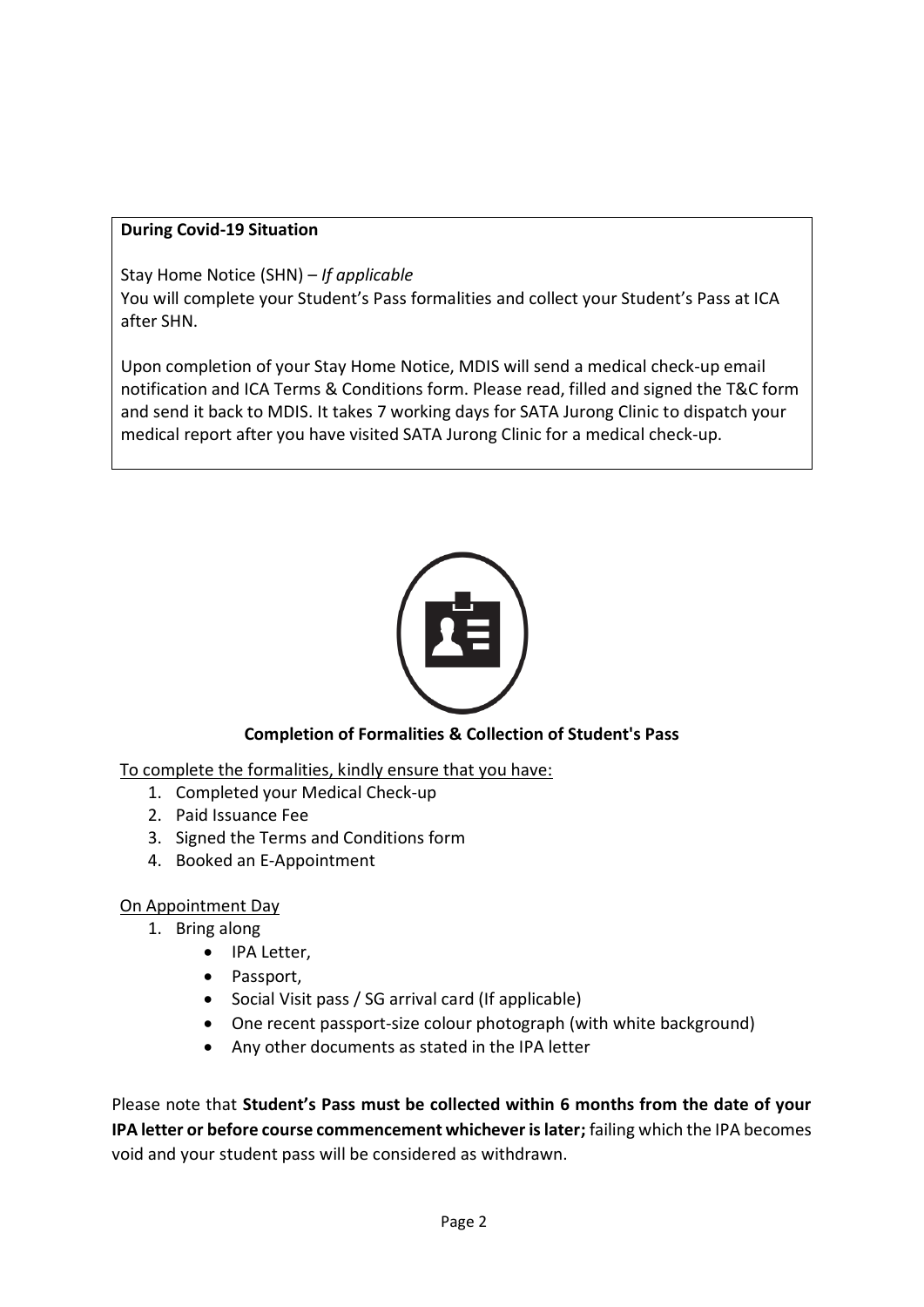### **Immigration & Checkpoints Authority of Singapore [www.ica.gov.sg](http://www.ica.gov.sg/)**

ICA Building 10 Kallang Road Singapore 208718 (Besides Lavender MRT) Phone: 6391 6100

### **Important Notes**

Your social visit pass must remain valid till you collected your Student's Pass so that you do not overstay. You can check the stamped page of your passport by Singapore Immigration or Arrival Pass which will indicate the duration of your stay.

Note: Overstaying in Singapore is an offence. Please use the [link](https://eservices.ica.gov.sg/esvclandingpage/extend) to extend your Social visit pass if need be.

### **Frequently Asked Questions**

1. How do I complete formalities for my Student's Pass (STP)?

**Answer:** The Student Admissions team will send an email when your documents are ready for collection along with your appointment date.

For more details, you may wish to refer to your In-Principle Approval (IPA) letter, COMPLETION OF FORMALITIES FOR STP.

2. Must my medical examination be done in Singapore in order to apply for a Student's Pass?

**Answer:** For new applicants who are not in Singapore, the medical examination, if applicable, can either be done in their home country or Singapore by a qualified doctor.

However, the medical examination required for subsequent renewal of the pass must be done in Singapore. The doctor must record and certify the results of the medical examination in the specified medical report form.

At the time of submission, the medical report should not be issued more than 3 months ago. If a medical report had been submitted to the Immigration & Checkpoints Authority or Ministry of Manpower not more than 2 years ago, there is no need to submit a new medical report.

(Source from IPA Letter)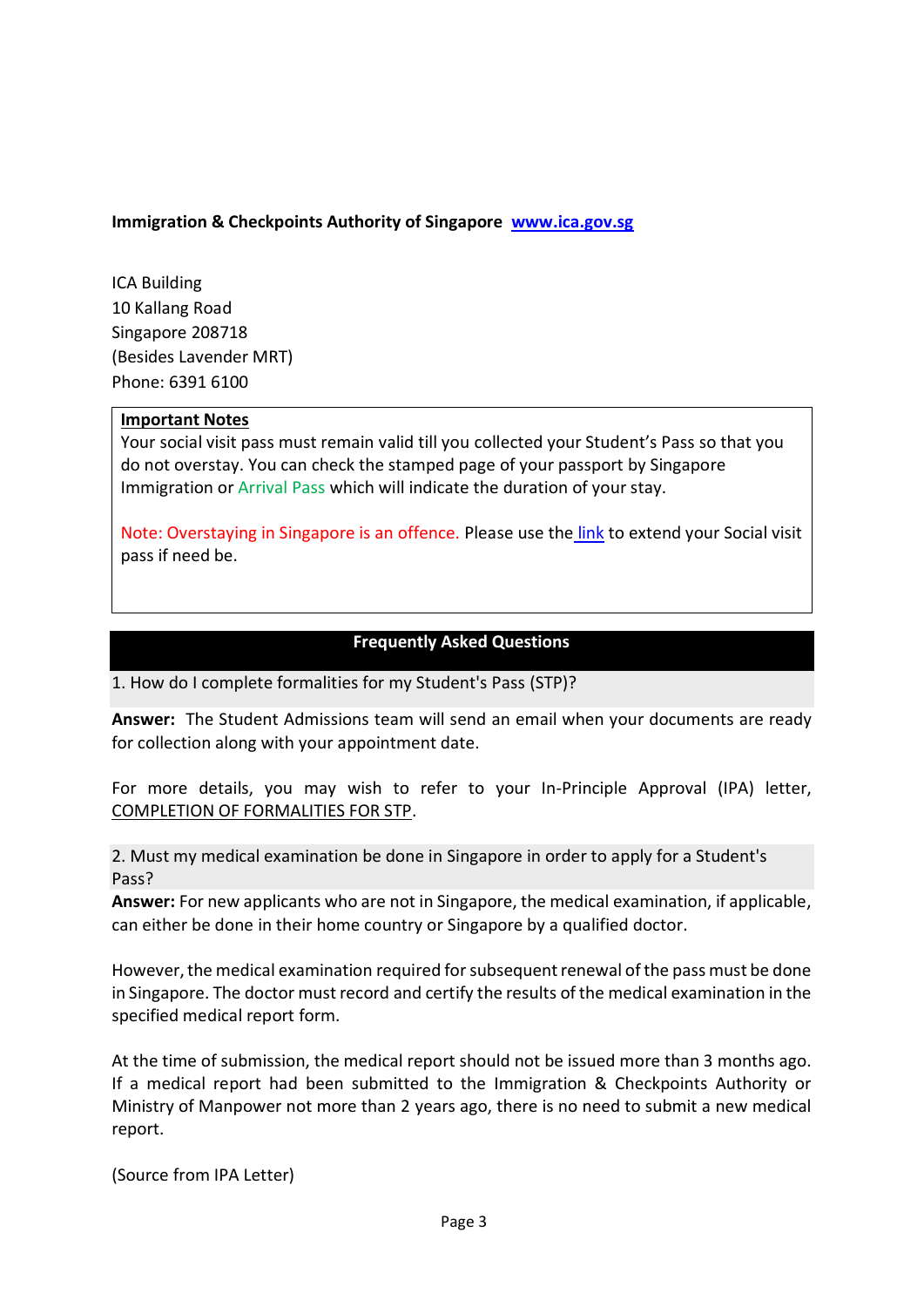3. How much does it cost to get a Student's Pass? Is this included in the non-tuition fees? How can I pay for it?

**Answer** It cost \$120 and this is paid to Immigration & Checkpoint Authority. This is part of the registration fee and MDIS will pay ICA for all new students.

4. I am progressing in my studies with MDIS. How can I renew my student pass? **Answer** The progression team will come for a class visit nearing the end of the current programme you are studying. At that time, they will inform all the necessary information and pass all the necessary forms including the student's pass renewal forms.

5. I am joining MDIS from another institution. What should I do about my student pass? **Answer** You will need to inform your previous studies institute to declare your attendance and class result through Immigration & Checkpoint Authority system after MDIS has initiated the declaration.

6. Does the student pass have a FIN number?

**Answer** Yes. You will know your FIN number on your In-Principle Approval letter as well. This FIN number will remain the same throughout your stay in Singapore.

7. Can I stay in Singapore after my student's pass expire? What should I do if my next programme at MDIS starts after the expiry of my student's pass?

**Answer** You will need to cancel your Student's Pass before the expiry date. After cancellation, you will receive a Social Visit Pass letter which will indicate how long you can stay in Singapore. Please ensure that you have a valid pass throughout your stay in Singapore at all times.

8. I have a valid Dependent's Pass/Long Term Visit Pass. Do I still have to apply for a Student Pass?

**Answer** No. We will need to apply for a Letter of Consent from Immigration Checkpoint & Authority for the Dependent's Pass / Long Term Visit Pass holder.

9. Who should I contact if I have issues regarding my student's pass? **Answer** You can contact MDIS through [mdis-admission@mdis.edu.sg](mailto:mdis-admission@mdis.edu.sg) or your country managers.

10. I received a conditional offer from MDIS. But I will only be able to meet those conditions later. Should I apply for my Student's Pass now or should I wait until I have met those conditions?

**Answer** Student's pass application can be applied up to 6 months before the commencement date. If you can meet the conditions within 6 months, it is recommended to apply now.

11. If my application for a Student's Pass is approved, how and when can I collect my Student Pass?

**Answer** Please refer to the application steps.